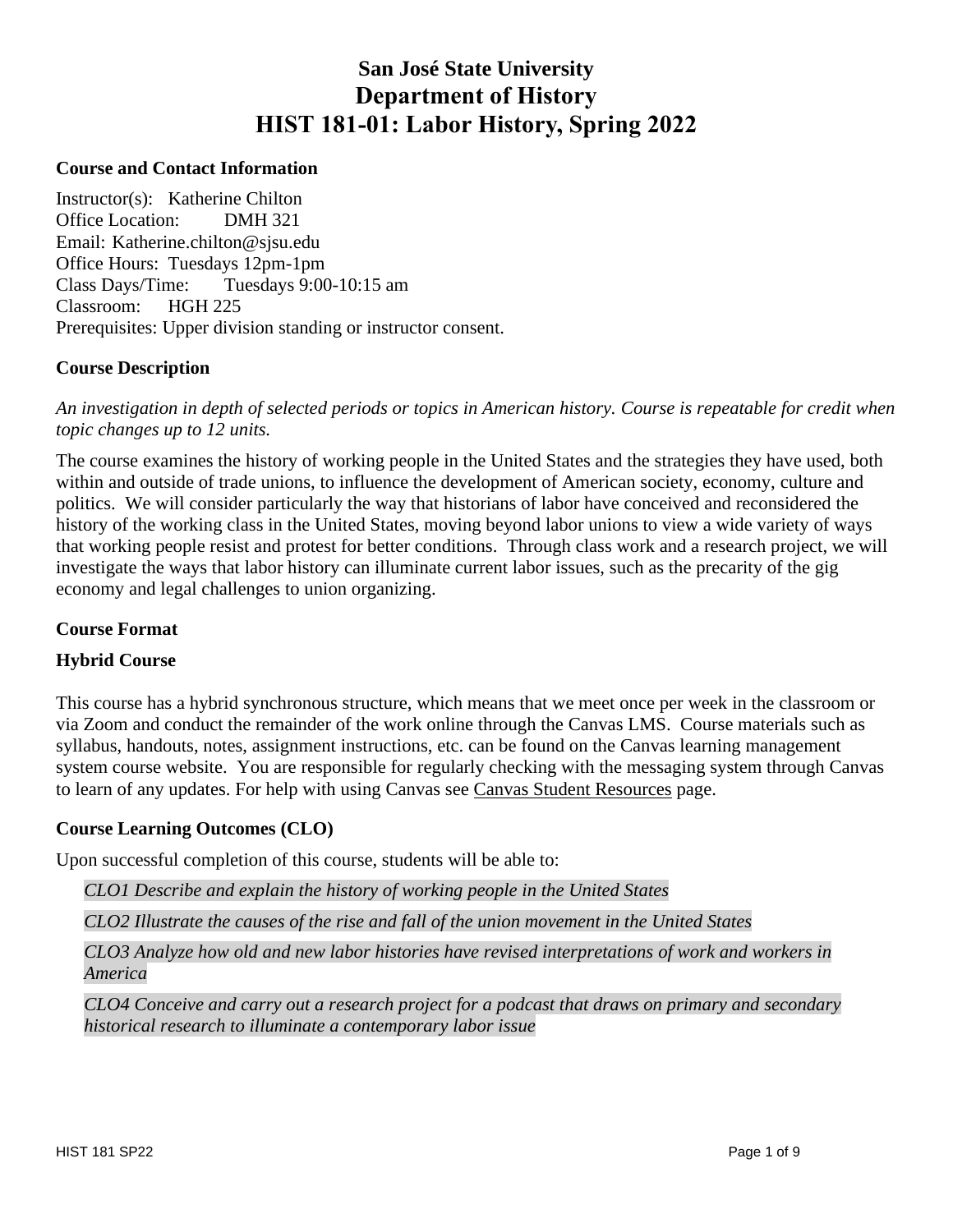## **Required Texts/Readings**

#### **Textbook**

Greenhouse, Steven. Beaten down, Worked up : the Past, Present, and Future of American Labor New York: Alfred A. Knopf, 2019. 978-1101874431

#### **Other Readings**

All other readings and course materials can be found linked on the Canvas course page.

### **Library Liaison**

History's Library Liaison is Nyle Monday who can be reached at [Nyle.Monday@sjsu.edu](mailto:Nyle.Monday@sjsu.edu) or (408) 808-2041. While he is available during working hours for e-mail inquiries, you should schedule appointments with him if you need extensive one-on-one research help using library resources.

#### **Course Requirements and Assignments**

*Students will be required to complete the following assignments throughout the semester:*

| Weekly primary document<br>analysis assignments | 210  | CLO <sub>1</sub> , 2    |
|-------------------------------------------------|------|-------------------------|
| Historiographic Book<br>Review                  | 100  | CLO <sub>3</sub>        |
| <b>Podcast Reflection Journal</b>               | 180  | CLO <sub>1</sub> , 2    |
| <b>Unit Discussion Forum</b>                    | 250  | CLO <sub>1</sub> , 2, 3 |
| <b>Research Paper</b>                           | 260  | CLO <sub>4</sub>        |
| Total                                           | 1000 |                         |

#### **Discussion Forum:**

Students are expected to participate in five Unit discussion forums. Discussion postings will be graded according to the rubric on the course canvas site. For each unit discussion, students should make one substantive post based on course reading and resources and two follow up posts by the due dates stated on Canvas.

#### **Primary Document Assignment:**

In each module you will complete a document analysis or short composition, connecting a primary source to the themes and readings for the week.

#### **Podcast Reflection Journal:**

Each week you will listen to a podcast related to Labor History and write a journal response detailing the main issues raised in the podcast and your analysis and interpretation of the events. You will post this on the Podcast reflection journal board by the end of the Module.

#### **Historiographic Book Review**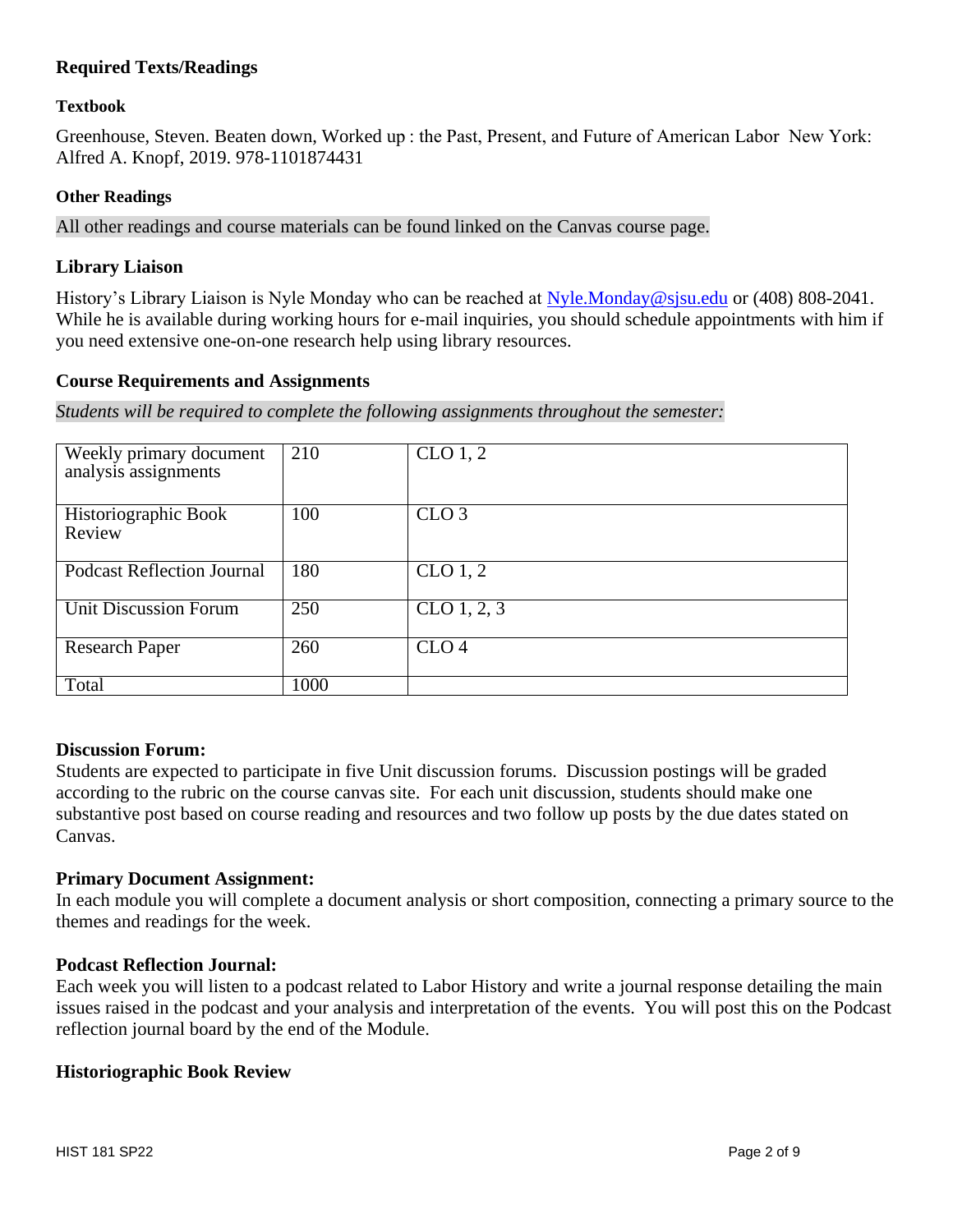After completing the units on the Old and New Labor History, you will write a historiographic book review (2-3 pages) of a new book in labor history connecting its contributions to the development of a new labor history. The list of books you can choose from will be listed on Canvas.

## **Research Project: Podcast Script and Recording**

For your research project this semester, you will develop your own 15-20 minute podcast examining how labor history can help us understand a current labor issue. This will involve considerable research in primary and secondary sources to identify a current labor issue, develop a bibliography for your project, and create a script (8-10 pages) and recording (15-20 mins) for your podcast. This project will be carefully broken down into multiple components to keep you on track and accountable.

- 1. Identify Current Labor Issue (1-2 pages)
- 2. Compile Research Bibliography
- 3. Thesis and Outline
- 4. Podcast Script (8-10 pages) and recording (15-20 mins)
- *[University Syllabus Policy S16-9](http://www.sjsu.edu/senate/docs/S16-9.pdf)*
- *[University's](https://www.sjsu.edu/curriculum/courses/syllabus-info.php) [Syllabus Information](https://www.sjsu.edu/curriculum/courses/syllabus-info.php) web page*

"Success in this course is based on the expectation that students will spend, for each unit of credit, a minimum of 45 hours over the length of the course (normally three hours per unit per week) for instruction, preparation/studying, or course related activities, including but not limited to internships, labs, and clinical practica. Other course structures will have equivalent workload expectations as described in the syllabus."

## **Grading Information**

All assignments will be graded according to the rubrics in Canvas.

*More guidelines on grading information and class attendance can be found from the following university policies:*

- *[University Syllabus Policy S16-9](http://www.sjsu.edu/senate/docs/S16-9.pdf)*
- *[University Attendance and Participation Policy F15-12](https://www.sjsu.edu/senate/docs/F15-12.pdf)*
- *[University Grading System Policy F18-5](http://www.sjsu.edu/senate/docs/F18-5.pdf)*

## Determination of Grades

| Grade          | Points      | Percentage |
|----------------|-------------|------------|
| A plus         | 960 to 1000 | 97 to 100% |
| A              | 930 to 959  | 93 to 96%  |
| A minus        | 900 to 929  | 90 to 92%  |
| B plus         | 860 to 899  | 87 to 89 % |
| B              | 830 to 859  | 83 to 86%  |
| <b>B</b> minus | 800 to 829  | 80 to 82%  |
| $C$ plus       | 760 to 799  | 77 to 79%  |
| $\mathcal{C}$  | 730 to 759  | 73 to 76%  |
| $C$ minus      | 700 to 729  | 70 to 72%  |
| $D$ plus       | 660 to 699  | 67 to 69%  |
| D              | 630 to 659  | 63 to 66%  |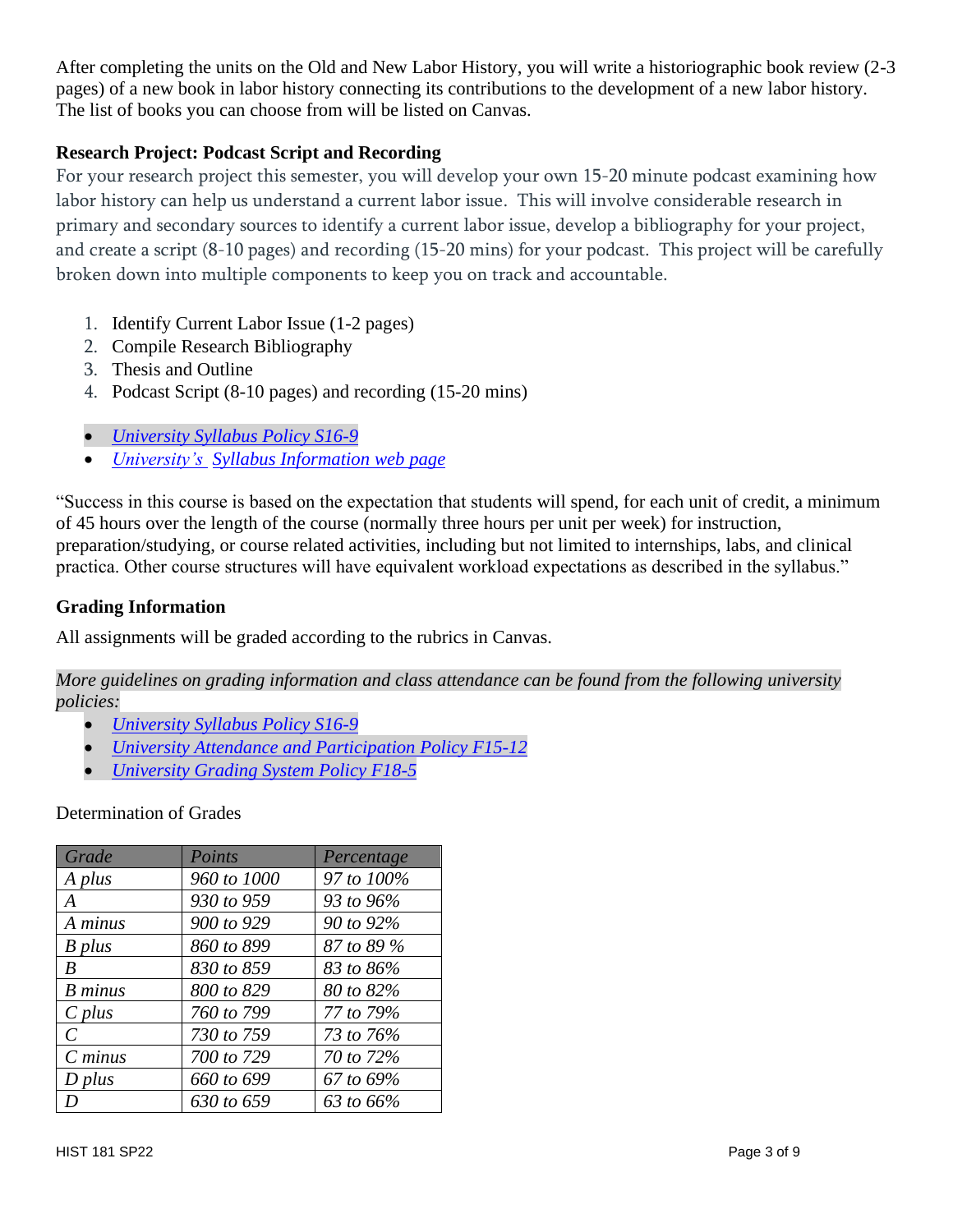| Grade          | Points     | Percentage |
|----------------|------------|------------|
| $\mid$ D minus | 600 to 629 | 60 to 62%  |

A student with a semester average below 60% will fail the course.

## **Extra Credit**

Students may get extra credit for viewing related films on their own time (list of films on Canvas). You should upload a selfie as proof to the Extra Credit assignment on Canvas.

## **Classroom Protocol**

This course will consider controversial issues in the political, social, economic, and cultural history of the United States and the effects of inequality and privilege on the development of American society and institutions. Students are expected to conduct themselves in a civil and respectful manner during all interactions. Students should avoid colloquial language, characterizations, remarks, or outright slurs that pertain to groups in the abstract or to their fellow students in particular.

## **University Policies**

Per [University Policy S16-9](http://www.sjsu.edu/senate/docs/S16-9.pdf) , relevant university policy concerning all courses, such as student responsibilities, academic integrity, accommodations, dropping and adding, consent for recording of class, etc. and available student services (e.g. learning assistance, counseling, and other resources) are listed on **Syllabus Information** [web page](https://www.sjsu.edu/curriculum/courses/syllabus-info.php) (https://www.sjsu.edu/curriculum/courses/syllabus-info.php). Make sure to visit this page to review and be aware of these university policies and resources.

## **Academic Honesty**

Your commitment, as a student, to learning is evidenced by your enrollment at San Jose State University. The [University Academic Integrity Policy S07-2.](https://d.docs.live.net/acaf7a21f33d12d1/Documents/SJSU/170S/Syllabi/University%20Academic%20Integrity%20Policy%20S07-2.) at<http://www.sjsu.edu/senate/docs/S07-2.pdf> requires you to be honest in all your academic course work. Faculty members are required to report all infractions to the office of Student Conduct and Ethical Development. The [Student Conduct and Ethical](https://d.docs.live.net/acaf7a21f33d12d1/Documents/SJSU/170S/Syllabi/Student%20Conduct%20and%20Ethical%20Development%20website )  [Development website](https://d.docs.live.net/acaf7a21f33d12d1/Documents/SJSU/170S/Syllabi/Student%20Conduct%20and%20Ethical%20Development%20website ) is available at [http://www.sjsu.edu/studentconduct/.](http://www.sjsu.edu/studentconduct/) All work submitted in this course must be your own and plagiarism detection tools such as Turnitin and Arc will be used to monitor academic honesty.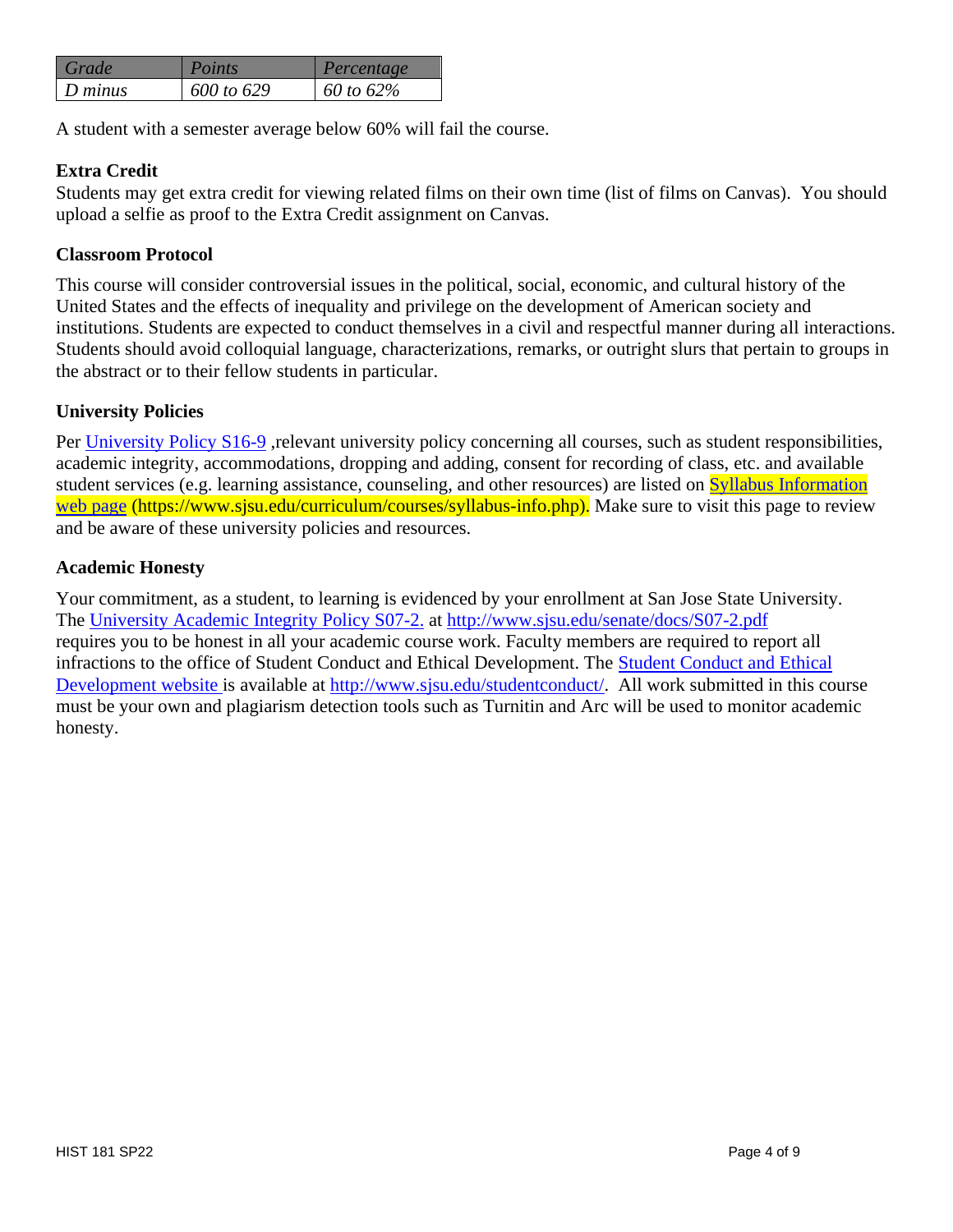# **HIST 181 Labor History Spring 2022**

*Course schedule is subject to amendment. Students will be notified of any changes via email and in Canvas.*

#### **Course Schedule**

| <b>Module</b>  | <b>Date</b> | <b>Topics and Readings</b>                                                                                                                                                                                                                                                                                                                                                                                                                                                                         | <b>Assignments and</b><br><b>Deadlines</b>         | Learning<br><b>Outcomes</b> |
|----------------|-------------|----------------------------------------------------------------------------------------------------------------------------------------------------------------------------------------------------------------------------------------------------------------------------------------------------------------------------------------------------------------------------------------------------------------------------------------------------------------------------------------------------|----------------------------------------------------|-----------------------------|
| $\mathbf{1}$   | 01/26       | <b>Course Introduction</b><br>Podcast: Steven Greenhouse, Labor Revival<br>https://www.youtube.com/watch?v=ZkvIuzcyW<br><b>T8</b>                                                                                                                                                                                                                                                                                                                                                                  | <b>Introductory Discussion</b>                     |                             |
|                |             | Unit 1: The Old Labor History                                                                                                                                                                                                                                                                                                                                                                                                                                                                      |                                                    |                             |
| $\overline{2}$ | 01/31       | <b>Artisans and Industrialization</b><br>Reading:<br>Ira Berlin, "Herbert G. Gutman and the American<br>Working Class," in Power & Culture:<br>Essays on the American Working Class, ed. Ira<br>Berlin (New York, 1987), 1-69.<br>Herbert Gutman, Work, culture, and society in<br>industrializing America, 1815-1919 in Gutman,<br>Herbert G. Work, Culture, and Society in<br>Industrializing America: Essays in American<br>Working-Class and Social History. New York:<br>Vintage Books, 1977. | Module 2 Document<br>Analysis                      | CLO3                        |
| 3              | 02/07       | <b>Omissions and a New Mission</b><br>Reading:<br>Joan W. Scott, "On Language, Gender, and<br>Working-Class History," International Labor<br>and Working-Class History, No. 31 (Spring,<br>1987), pp. 1-13<br>David Roediger, "'Labor in White Skin': Race<br>and Working Class History," Toward the                                                                                                                                                                                               | Module 3 Document<br>Analysis<br>Unit 1 Discussion | CLO3                        |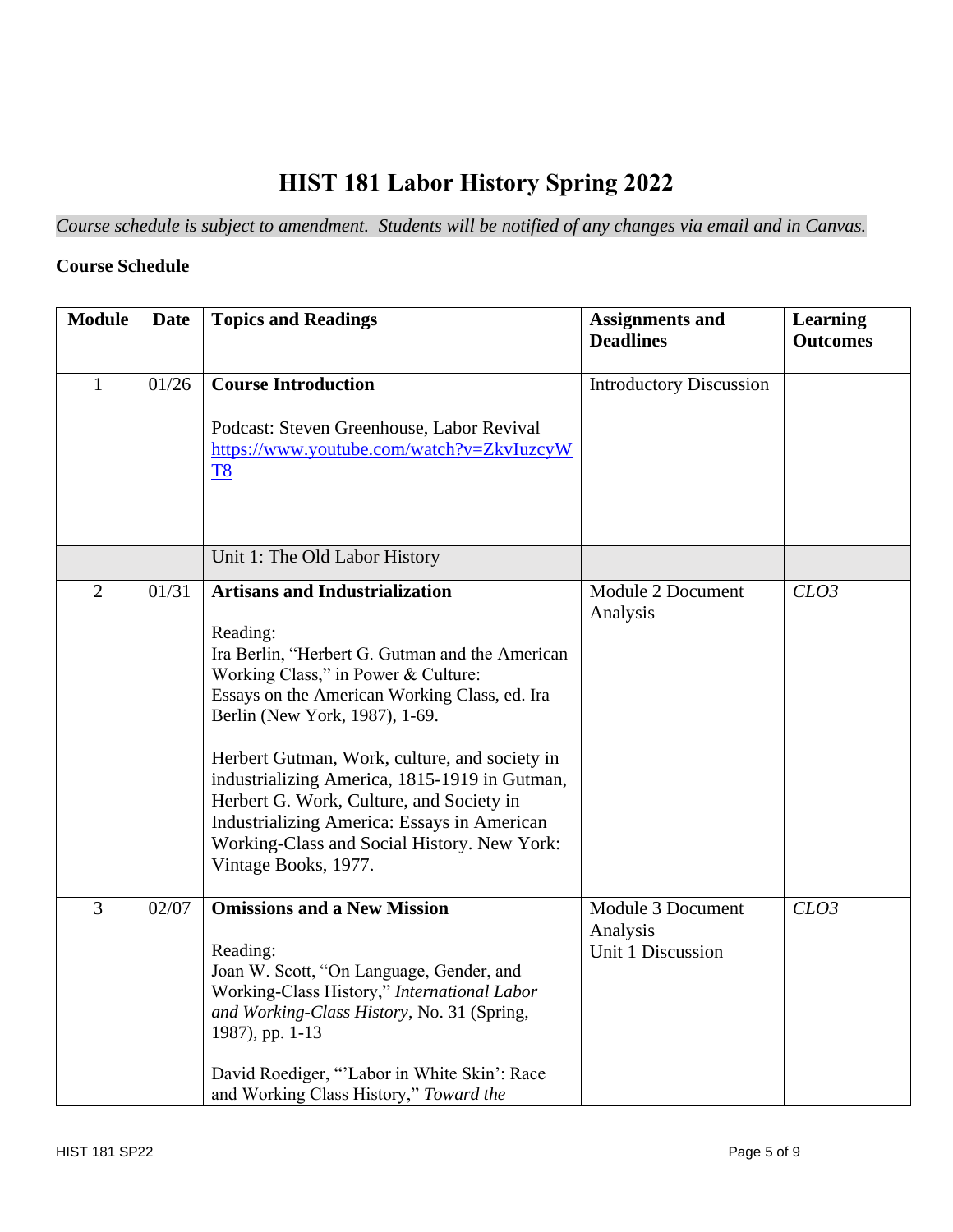| <b>Module</b>  | <b>Date</b> | <b>Topics and Readings</b>                                                                                                                                                                                                                                                                                                                                                                                                            | <b>Assignments and</b><br><b>Deadlines</b>                                                                                     | <b>Learning</b><br><b>Outcomes</b> |
|----------------|-------------|---------------------------------------------------------------------------------------------------------------------------------------------------------------------------------------------------------------------------------------------------------------------------------------------------------------------------------------------------------------------------------------------------------------------------------------|--------------------------------------------------------------------------------------------------------------------------------|------------------------------------|
|                |             | Abolition of Whiteness (Verso, 1994), 21-38                                                                                                                                                                                                                                                                                                                                                                                           |                                                                                                                                |                                    |
|                |             | Unit 2: New Labor History                                                                                                                                                                                                                                                                                                                                                                                                             |                                                                                                                                |                                    |
| $\overline{4}$ | 02/14       | <b>Free and Unfree Labor</b><br>Reading:<br>Seth Rockman, Scraping By: Wage Labor,<br>Slavery, and Survival in Early Baltimore<br>(John Hopkins University Press, 2009) Chapter 2<br>Linebaugh, Peter., and Marcus. Rediker. The<br>Many-Headed Hydra: Sailors, Slaves,<br>Commoners, and the Hidden History of the<br>Revolutionary Atlantic. Boston: Beacon Press,<br>2000. Chapter 6<br>Podcast:                                   | Module 4 Document<br>Analysis<br>Module 4 Podcast<br>Reflection                                                                | CLO1<br>CLO3                       |
|                |             | Andres Resendez on the Other Slavery:<br>https://www.learningforjustice.org/podcasts/tea<br>ching-hard-history/american-slavery/the-other-<br>slavery                                                                                                                                                                                                                                                                                 |                                                                                                                                |                                    |
| 5              | 02/21       | <b>Women's Work</b><br>Reading:<br>Jeanne Boydston, "To Earn Her Daily Bread:<br>Housework and Antebellum Working-Class<br>Subsistence," Radical History Review 35 (Spring<br>1986), pp. 7-25<br>Women's Labor History Excerpts (Canvas)<br>Podcast: First Factory Strike - The Pawtucket<br>Mill Strike from Working Class History<br>Podcast<br>https://workingclasshistory.com/podcast/e28-<br>the-pawtucket-mill-strike/#more-632 | Module 5 Document<br>Analysis<br>Module 5 Podcast<br>Reflection<br>Research Project:<br><b>Identify Current Labor</b><br>Issue | CLO1<br>CLO3                       |
| 6              | 02/28       | The Weapons of the Weak: Resistance and<br><b>Protest beyond Unions</b><br>Reading: Tera Hunter, "Domination and<br>Resistance: The Politics of Wage Household<br>Labor in<br>New South Atlanta," Labor History 34 (1993),<br>205-220                                                                                                                                                                                                 | Module 6 Document<br>Analysis<br>Module 6 Podcast<br>Reflection<br>Unit 2 Discussion                                           | CLO <sub>1</sub><br>CLO3           |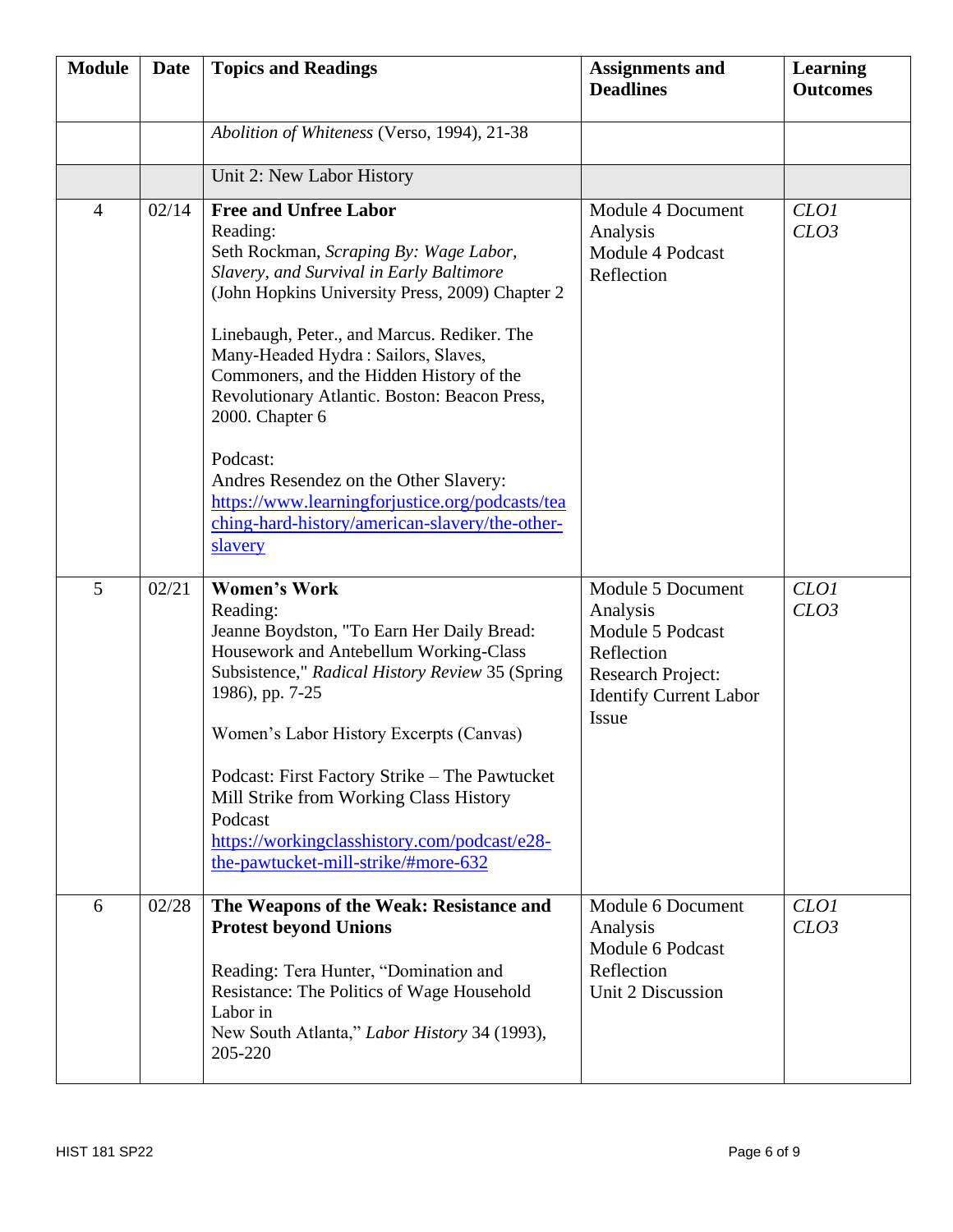| <b>Module</b>  | Date  | <b>Topics and Readings</b>                                                                                                                                                                                                                                    | <b>Assignments and</b><br><b>Deadlines</b>                                                        | <b>Learning</b><br><b>Outcomes</b>   |
|----------------|-------|---------------------------------------------------------------------------------------------------------------------------------------------------------------------------------------------------------------------------------------------------------------|---------------------------------------------------------------------------------------------------|--------------------------------------|
|                |       | Robin D. G. Kelley, "We Are Not What We<br>Seem": Rethinking Black Working-Class<br>Opposition in the Jim Crow South," Journal of<br>American History 80 (Jun., 1993),<br>75-112<br>Podcast: Labor History Today Lumber Workers                               |                                                                                                   |                                      |
|                |       | in the Jim Crow South<br>https://soundcloud.com/chrisgarlock/labor-<br>history-today-22320-african-american-lumber-<br>workers-in-the-jim-crow-<br>south?in=chrisgarlock/sets/labor-history-today                                                             |                                                                                                   |                                      |
|                |       | Unit 3: The Rise of Labor                                                                                                                                                                                                                                     |                                                                                                   |                                      |
| $\overline{7}$ | 03/07 | <b>Immigration and Unionization</b><br>Reading: Greenhouse, Chap 4<br>Podcast:<br>https://workingclasshistory.com/podcast/wch-<br>e6-the-industrial-workers-of-the-world-in-the-<br>us-1905-1918/#more-118                                                    | Module 7 Document<br>Analysis<br>Module 7 Podcast<br>Reflection<br>Historiographic Book<br>Review | CLO <sub>1</sub><br>CLO <sub>2</sub> |
| 8              | 03/14 | <b>A New Deal for Labor</b><br>Reading: Greenhouse, Chap 5-6<br>Podcast: Lizbeth Cohen, anniversary of Making<br>a New Deal<br>https://podcasts.apple.com/us/podcast/lizabeth-<br>cohen-making-new-deal-industrial-workers-<br>in/id425187524?i=1000384314822 | Module 8 Document<br>Analysis<br>Module 8 Podcast<br>Reflection                                   | CLO <sub>1</sub><br>CLO <sub>2</sub> |
| 9              | 03/21 | <b>Postwar Labor and Civil Rights</b><br>Reading:<br>Greenhouse, Chap 7-8,<br>Podcast: William P Jones<br>https://laborhistorytoday.podbean.com/e/marchi<br>ng-on-washington-civil-rights-to-voting-rights/                                                   | Module 8 Document<br>Analysis<br>Module 8 Podcast<br>Reflection<br>Unit 3 Discussion              | CLO <sub>1</sub><br>CLO <sub>2</sub> |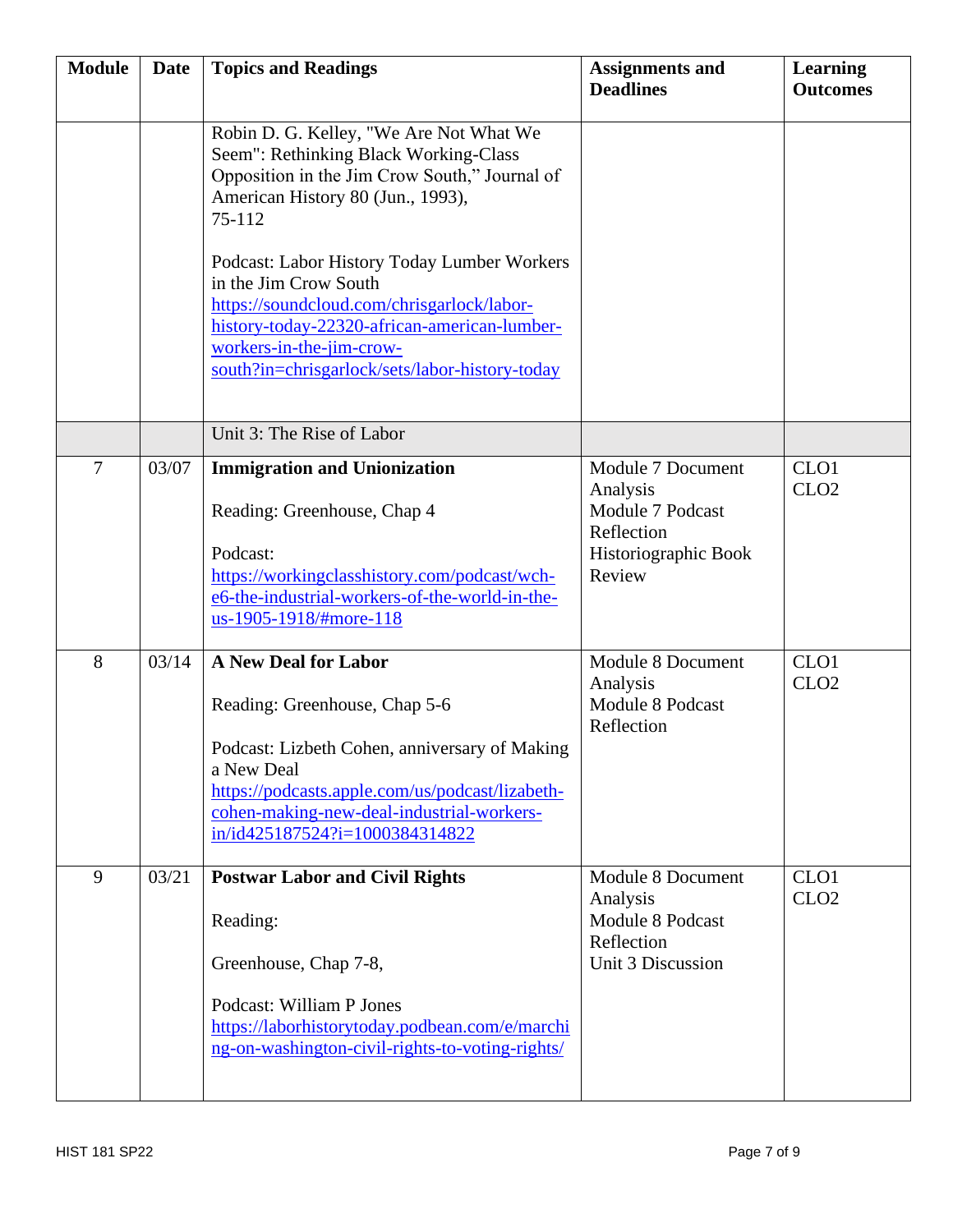| <b>Module</b> | Date  | <b>Topics and Readings</b>                                                                                                                                                                                                                                                                                                                                                                                                                            | <b>Assignments and</b><br><b>Deadlines</b>                                                                          | <b>Learning</b><br><b>Outcomes</b>   |
|---------------|-------|-------------------------------------------------------------------------------------------------------------------------------------------------------------------------------------------------------------------------------------------------------------------------------------------------------------------------------------------------------------------------------------------------------------------------------------------------------|---------------------------------------------------------------------------------------------------------------------|--------------------------------------|
|               |       | Unit 4: The Fall of Labor                                                                                                                                                                                                                                                                                                                                                                                                                             |                                                                                                                     |                                      |
| 10            | 04/04 | <b>The 1970s</b><br>Reading: Greenhouse, Chap 9<br>Cowie, Jefferson. Stayin' Alive : the 1970s and the<br>Last Days of the Working Class. New York: New<br>Press, 2010. Chapter 5<br>Podcast: 1970s: A New Narrative<br>https://soundcloud.com/southernlaborstudies/a-<br>new-narrative-for-labor-in-the-1970s                                                                                                                                        | Module 10 Document<br>Analysis<br>Module 10 Podcast<br>Reflection<br><b>Research Project:</b><br>Bibliography       | CLO <sub>1</sub><br>CLO <sub>2</sub> |
| 11            | 04/11 | <b>Deindustrialization</b><br>Reading: Greenhouse, Chap 10<br>Thomas J. Sugrue, "'Forget about Your<br>Inalienable Right to Work': Deindustrialization<br>and its Discontents at Ford, 1950-1953,"<br>International Labor and Working-Class History<br>48 (Fall 1995), 112-30<br><b>Podcast: Gabriel Winant</b><br>https://soundcloud.com/cunyslu/episode-15-the-<br>next-shift-the-fall-of-industry-the-rise-of-<br>health-care-in-rust-belt-america | Module 11 Document<br>Analysis<br>Module 11 Podcast<br>Reflection                                                   |                                      |
| 12            | 04/18 | <b>Assault on Unions</b><br>Reading: Greenhouse, Chap 13-14<br>Podcast: Jefferson Cowie on Deindustrialization<br>and 2016<br>https://www.youtube.com/watch?v=_Wwkou2<br>DCyY                                                                                                                                                                                                                                                                         | Module 12 Document<br>Analysis<br>Module 12 Podcast<br>Reflection<br>Unit 4 Discussion                              | CLO1<br>CLO <sub>2</sub>             |
|               |       | Unit 5: Labor Today                                                                                                                                                                                                                                                                                                                                                                                                                                   |                                                                                                                     |                                      |
| 13            | 04/25 | <b>Gig Economy</b><br>Reading:<br>Greenhouse, Chap 15<br>Media coverage selection (Canvas)                                                                                                                                                                                                                                                                                                                                                            | Module 13 Document<br>Analysis<br>Module 13 Podcast<br>Reflection<br><b>Research Project: Thesis</b><br>and Outline | CLO <sub>1</sub><br>CLO <sub>4</sub> |